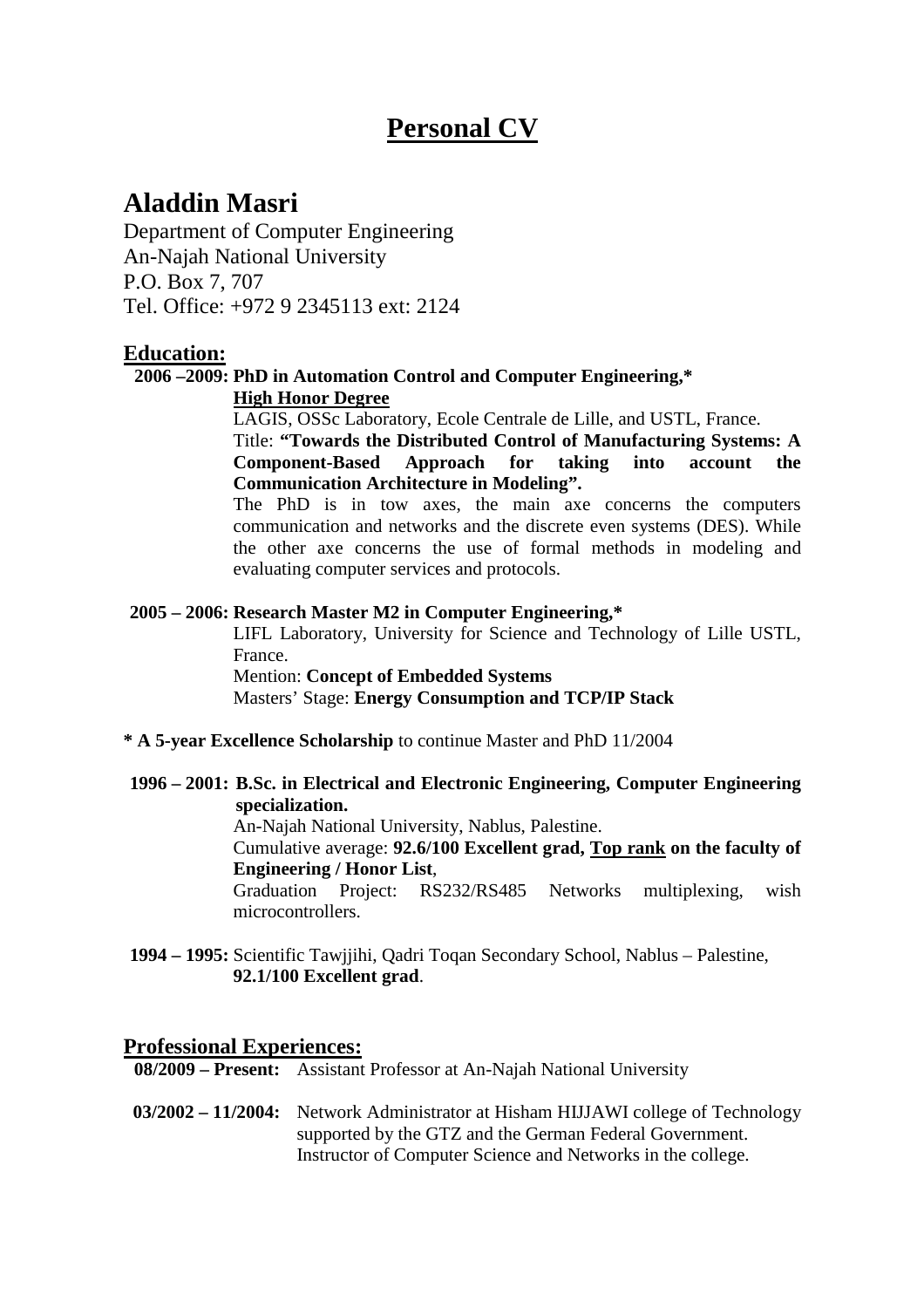#### **Training Courses:**

**2004: UNIX Operating System, Ubuntu Operating System** 

**2002: CCNA** (Cisco Certified Network Associate) **MCSE Network+ A**+

### **Publications and Conferences:**

#### **Book Chapter:**

1- Aladdin Masri, Thomas Bourdeaud'huy, Armand Toguyeni, "*Performance Evaluation of Distributed Systems: A Component-Based Modeling Approach based on Object Oriented Petri Nets*". In book "**Petri nets**", (**Authors' Invitation Only**) November 2009.

#### **Journals:**

2- Aladdin Masri, Thomas Bourdeaud'huy, Armand Toguyeni, "*A component-based approach based on High-Level Petri Nets for modeling Distributed Control Systems*" International Journal on Advances in Intelligent Systems, volume 2 number 3. December 2009.

#### **Conference Papers:**

- 3- Aladdin Masri, Thomas Bourdeaud'huy, Armand Toguyeni, "*Performance Analysis of IEEE 802.11b Wireless Networks with Object Oriented Petri Nets*", Proceedings of First International Workshop on Formal Methods for Wireless Systems FMWS'08 Toronto, Canada, August 2008. (A special version for ENTCS is at August 2009).
- 4- Aladdin Masri, Thomas Bourdeaud'huy, Armand Toguyeni, **"***Network protocol modeling: A Time Petri Net modular approach*", International Conference on Software, Telecommunications and Computer Networks, pages: 274-278, *Split - Dubrovnik, Croatia September.* 2008.
- 5- Aladdin Masri, Thomas Bourdeaud'huy, Armand Toguyeni, "*A Component Modular Modeling Approach Based on Object Oriented Petri Nets for the Performance Analysis of Distributed Discrete Event Systems*", The Fifth International Conference on Networking and Services ICNS'09 April , 2009 - Valencia, Spain (**Best Paper Award**)

Assisted Conferences (no papers):

- 6- Seventh Real-Time Linux Workshop, University for Science and Technology of Lille (USTL), Lille, France, November, 2005.
- 7- CONCUR 08, 19th International Conference on Concurrency Theory, Toronto, Canada, 2008.
- 8- PODC 08, Twenty-Seventh Annual ACM SIGACT-SIGOPS Symposium on Principles of Distributed Computing, collocated with CONCUR 08.

### **Teaching Experience:**

- Network Principles 1,
- Network Principles 2, (based on CISCO materials)
- Networks Management, (based on MCSE materials)

This course provides the student with the knowledge and skills necessary post installation and day to day administration task in single-domain or multiple-domain windows 2000 networks.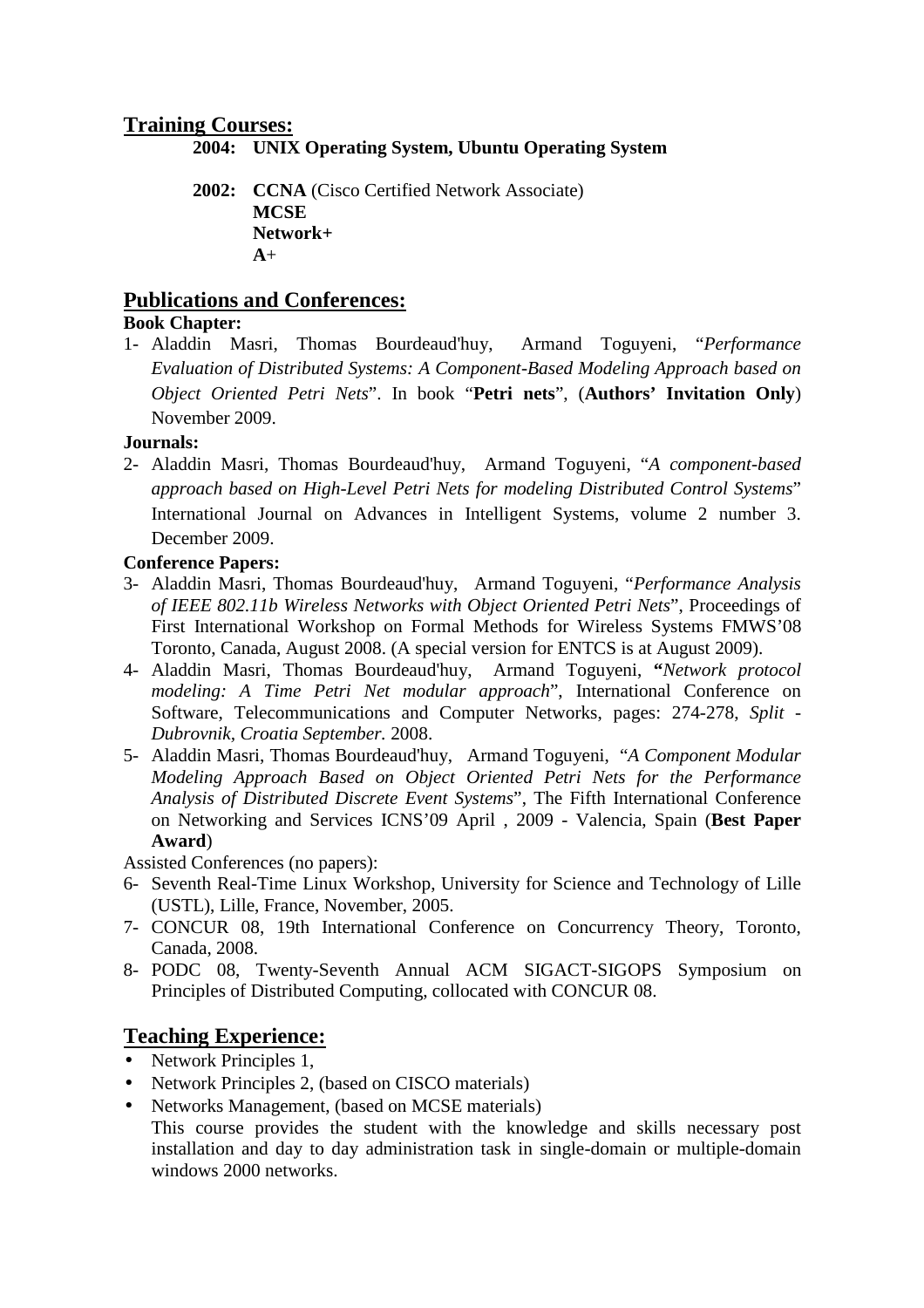- Advanced Networks, (WAN Technology)
- Microprocessors
- Internet and E-mail Applications,
- Microsoft Office Applications, (Word, Excel ...)
- Operating Systems, (based on MSCE materials)
- C/C++ advanced programming,
- Electrical and Electronic Applications,
- Digital Design
- Advanced Electronics,
- Computer Maintenance.
- \* All courses with labs.

# **Working Project:**

The Project was to construct, build up, install and configure the Network for the college where I work. The work was both hardware and software. The software was based on Windows 2000 Advanced Server and Windows 2000 Professional for the clients of the net. Also it was to install and configure the ISA proxy server and the Microsoft Exchange Server. The Network clients are nearly 250 users, so it was also to supervise the work of the network.

# **Skills and Competences:**

- Installation, designing and presenting solutions for network topologies **(Technical Support)**.
- Designing networks using **VISIO 2000** Software.
- Installing and operating the Wireless/Wired Networks; Routers, Switches and Hubs in FTP, SFTP, UTP or fiber optic Networks.
- Installing and operating the Servers with Windows 2000 server or 2003 server as:
	- 1- DNS with Domain
	- 2- ISA firewall and security
	- 3- Mail Exchange
	- 4- Norton antivirus server
	- 5- DHCP
	- 6- NAT
	- 7- PROXY with Cache
	- 8- IIS Web Server and FTP
	- 9- Remote Administrating by SNMP Management
- Testing and check all networks for:
	- 1- Wireless by using RSSI antenna directional gain.
	- 2- Wired (FTP, SFTP, and UTP) using LAN Tester.
- Distributing the IPs, divide them to subnets by subnet masks, using the real or private IPs to connect the networks, and connecting LAN with LAN or WAN by gateways and routers.
- Troubleshooting and find the solutions for many problems. Fixing and securing the problems that comes from: Hacking, Intrusion, Trojans, Worms, Viruses, Adwares, Spywares ... etc.
- Petri Nets and formal methods.